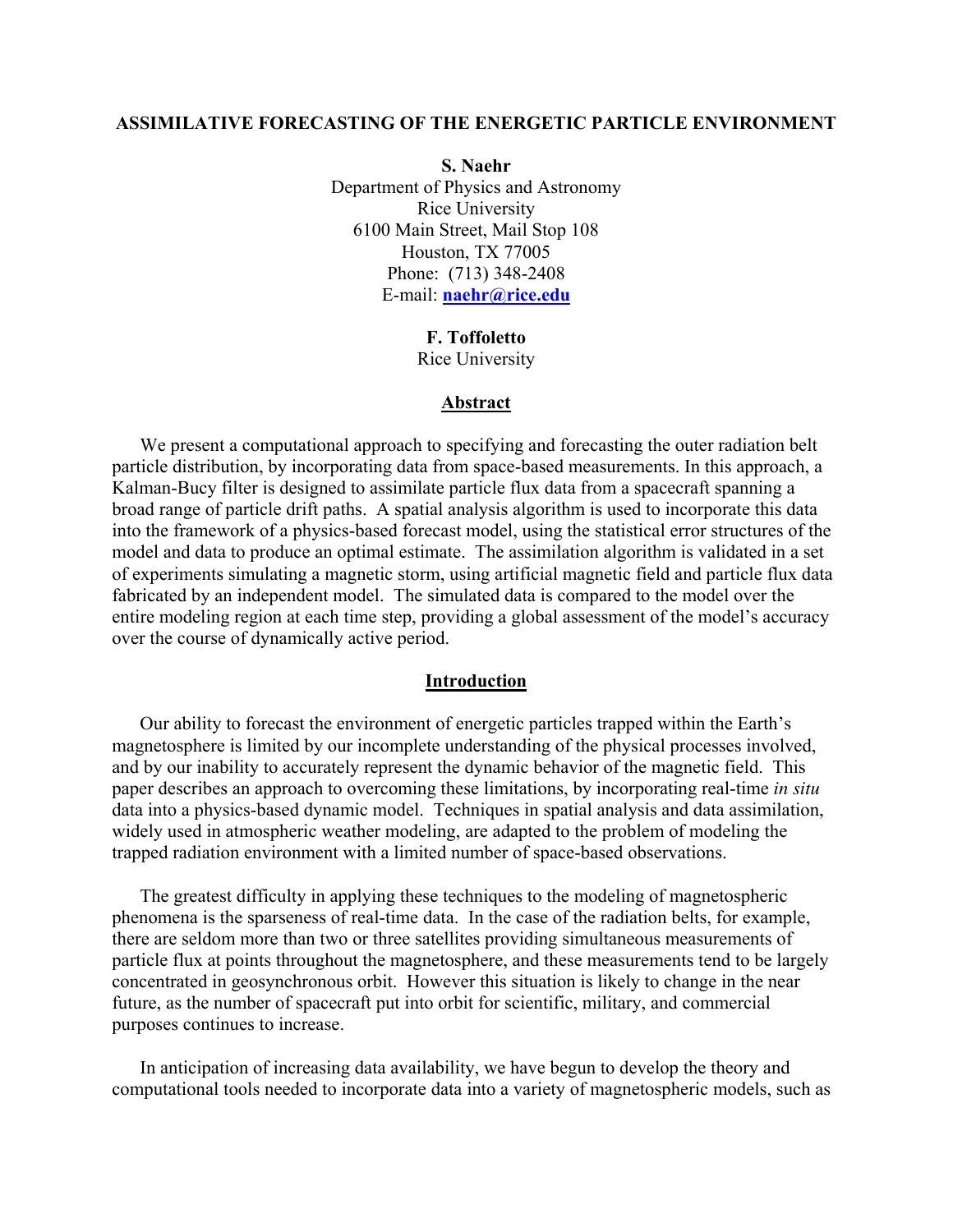the radiation belt model described in this paper. While the full benefits of this approach may not become clear until the observing system becomes more complete, the results presented below suggest that the assimilation of even a few observations may significantly improved the accuracy of specification and forecast models.

The next section provides a brief overview of the data assimilation techniques employed in this study, with emphasis on the terminology and mathematical formalism guiding our approach. Section 3 describes the application of this formalism to a simple model of radiation belt particle dynamics. In section 4, we describe a simulated magnetic storm scenario that is used to test the data assimilation algorithm. The results of these tests are presented in section 5, and in section 6 we assess the viability of our approach and consider its extension to more complicated and realistic situations.

## **Data Assimilation**

The data assimilation approach used in this paper is known as the Kalman-Bucy filter, originally devised for linear systems of ordinary differential equations [*Kalman*, 1960, *Kalman and Bucy*, 1961]. The Kalman-Bucy (KB) filter has two main components: spatial analysis and prediction. The spatial analysis algorithm combines localized observations with a modelcomputed background configuration to estimate the most probable state of the entire model system at a particular time. The prediction algorithm propagates the configuration forward in time, using the physical rules of the forecast model to govern the evolution of the system. In the KB filter, the output of the prediction algorithm forms the background configuration for subsequent spatial analysis.

In the spatial analysis portion of the KB-filter, observations are incorporated into the background configuration of the system by a process known as statistical interpolation, originally devised by *Kolmogorov* [1941] and *Wiener* [1949]. Statistical interpolation is essentially a weighted least-squares fit between observed and background values, in which the statistical weights are functions of the errors and correlations (known or estimated) associated with each value.

The formalism of statistical interpolation can be defined as follows. Suppose at a time  $t_n$  the configuration or state of a system is defined by a set of quantities  $s_n$ , where  $s_n$  is a vector of length *L* (hereafter a single underline denotes a column vector, and double underlines a rank-2 array). The state vector might represent, for example, the value of some physical quantity on a regular grid of locations  $r_1, r_2, K, r_1$ . An empirical model or a previous forecast provides a background estimate of the state  $\mathbf{r}_1, \mathbf{r}_2, \mathsf{K}$ ,  $\mathbf{r}_L$  $s_n$ <sup>F</sup>. Further suppose that at  $t_n$  there exists *K* observations  $d_n$  of a physical quantity *d*, which is related to the global state  $s_n$  by

$$
d_n = H_n(\underline{s}_n) \tag{1}
$$

For example, *d* might be the value of *s* at an observing location **r***o*, which does not (in general) coincide with a point on the model grid. In this case  $H(s)$  is simply an interpolation of the state variables onto the point  $\mathbf{r}_o$ . More generally *H* can be any linear or non-linear transformation or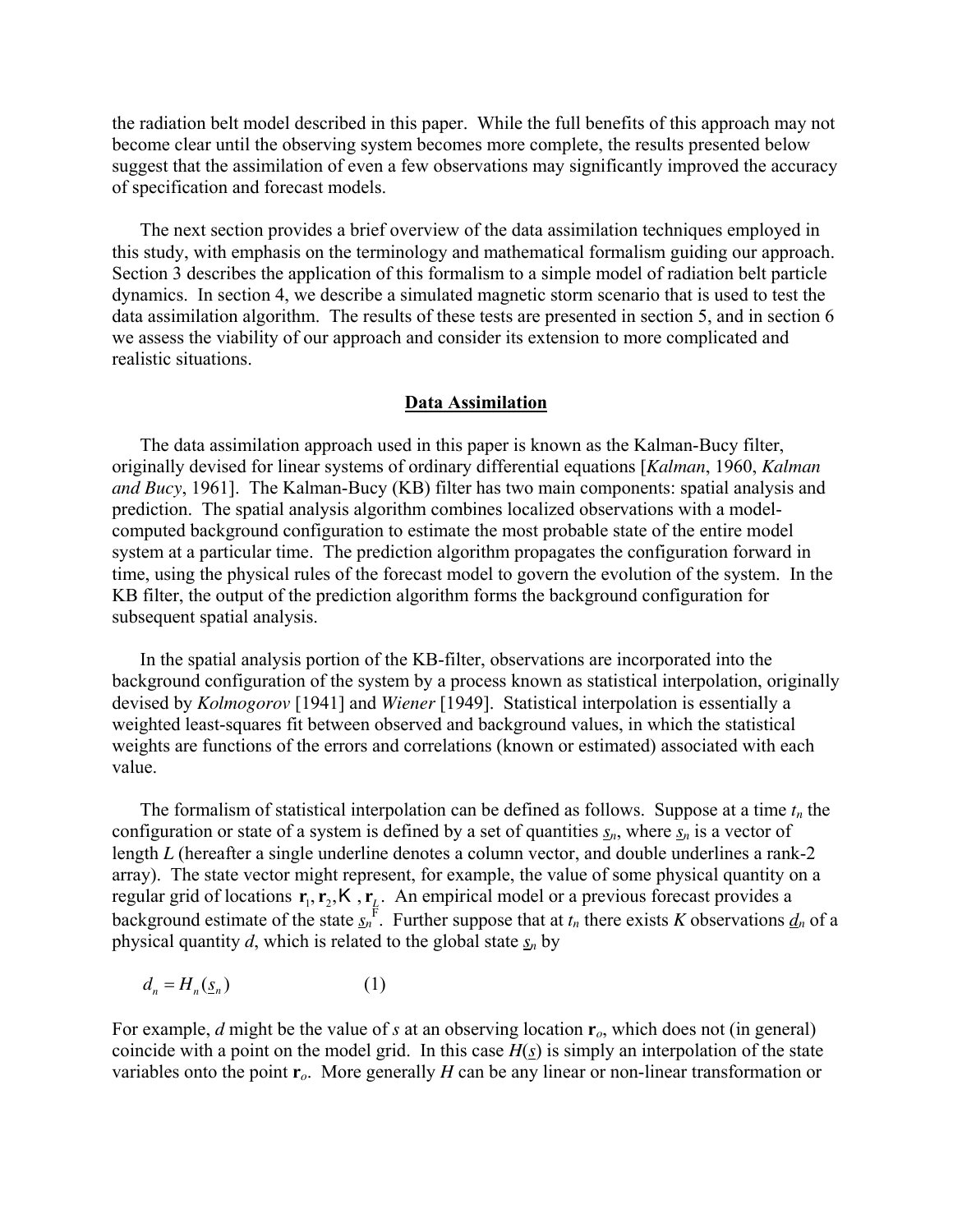interpolation of the state vector  $s_n$ . If *H* is a linear function of the state variables, then it may be written as a  $K \times L$  array defined by

$$
\underline{d}_n = \underline{\underline{H}}_n \underline{s}_n \tag{2}
$$

The background, observations, and transformation function may all contain errors, and in general these errors may be correlated to one another. The expected covariances among the errors are assumed to be known, unbiased, and normally distributed. They are expressed in the statistical interpolation formalism by *error covariance matrices*. The background error covariance matrix is defined in terms of the errors  $\varepsilon_n^F = s_n^F - s_n^{\text{true}}$  at each grid point by

$$
\left[\underline{\underline{\mathbf{P}}}_n^F\right]_{ij} = \left\langle \varepsilon_n^F(\mathbf{r}_i)\varepsilon_n^F(\mathbf{r}_j) \right\rangle \tag{3}
$$

where the angle brackets denote the expectation operator. The observation error covariance  $\underline{R}_{n}$ matrix is similarly defined, but includes errors and correlations associated with the function  $\overline{H(s)}$ as well as the observations themselves.

With these definitions, the statistical interpolation procedure is [*Daley,* 1991]

$$
\underline{s}_{n}^{\mathbf{A}} - \underline{s}_{n}^{\mathbf{F}} = \underline{\underline{\underline{\mathbf{K}}}}_{n} \left[ \underline{\underline{\underline{\mathbf{d}}}}_{n} - \underline{\underline{\underline{\mathbf{H}}}}_{n} \underline{\underline{\underline{\mathbf{s}}}}_{n}^{\mathbf{F}} \right] \tag{4}
$$
\n
$$
\underline{\underline{\underline{\mathbf{K}}}}_{n} = \underline{\underline{\underline{\mathbf{P}}}}_{n}^{\mathbf{F}} \underline{\underline{\underline{\mathbf{H}}}}_{n}^{\mathbf{T}} \left[ \underline{\underline{\underline{\mathbf{R}}}}_{n} + \underline{\underline{\underline{\mathbf{H}}}}_{n} \underline{\underline{\underline{\mathbf{P}}}}_{n}^{\mathbf{F}} \underline{\underline{\underline{\mathbf{H}}}}_{n}^{\mathbf{T}} \right] \tag{5}
$$
\n
$$
\underline{\underline{\underline{\mathbf{P}}}}_{n}^{\mathbf{A}} = \left[ \underline{\underline{\underline{\mathbf{I}}}} - \underline{\underline{\underline{\mathbf{K}}}}_{n} \underline{\underline{\underline{\mathbf{H}}}}_{n} \underline{\underline{\underline{\mathbf{P}}}}_{n}^{\mathbf{F}} \right] \tag{6}
$$

The vector  $s_n^A$  is the analyzed state of the system—that is, the most probable set of values given the background  $s_n^F$ , observations  $d_n$ , and the corresponding error covariance matrices. The matrix  $\underline{\underline{K}}_n$  is a set of weighting coefficients, which essentially determines the statistical significance of each observation in  $\underline{d}_n$  to the analysis. The matrix  $\underline{P}_n^A$  is the analysis error covariance matrix; it contains the expected errors and correlations associated with  $s_n^A$ .

The prediction part of the KB-filter is defined by the forecast model. In the following we assume that the evolution of the system from time  $t_n$  to  $t_{n+1}$  can be represented by a linear matrix operator  $\underline{M}_n$  acting on the state vector at  $t_n$ . The forecast is assumed to be imperfect, with a known error covariance matrix  $\underline{Q}_n$ . Given the analyzed state vector and its error covariance matrix, the forecast state and error covariance matrix are given by

$$
\underline{\underline{P}}_{n+1}^{F} = \underline{\underline{M}}_{n} \underline{\underline{P}}_{n}^{A} \qquad (7)
$$
\n
$$
\underline{\underline{P}}_{n+1}^{F} = \underline{\underline{M}}_{n} \underline{\underline{P}}_{n}^{A} \underline{\underline{M}}_{n}^{T} + \underline{\underline{Q}}_{n} \qquad (8)
$$

Equations (4)-(8) provide the governing equations of the data assimilation algorithm in a general form. The next section describes the application of this algorithm to the specific problem of modeling radiation belt dynamics.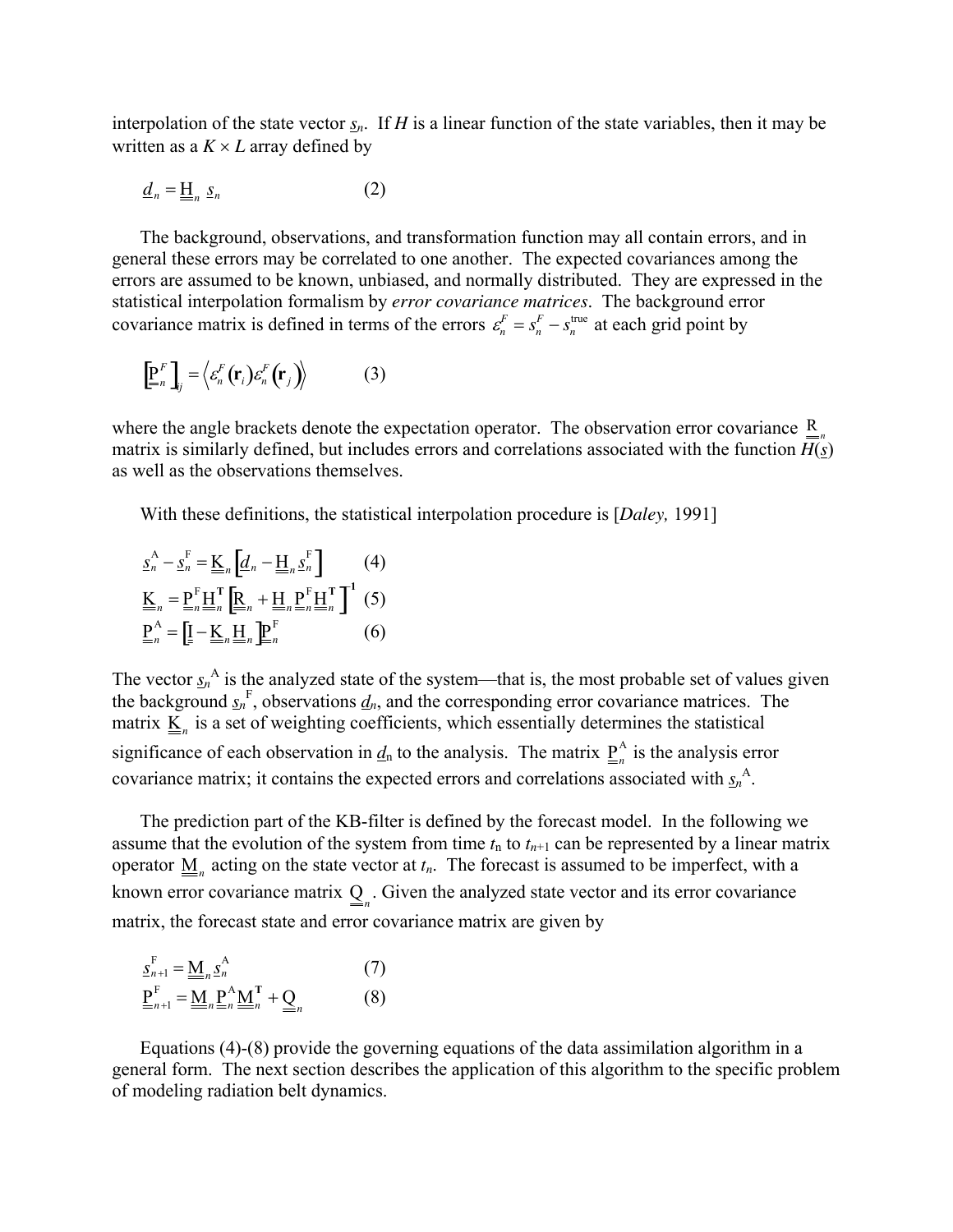## **Model**

The Kalman-Bucy filter can be applied to a variety of dynamic systems. In this section we describe the application of a KB-filter to a simple model of radiation belt dynamics. The physical basis of the forecast model is briefly outlined, and cast into a computational form consistent with the KB-filter equations (4)-(8). We next discuss the transformation/interpolation of observed fluxes onto the model grid, using an estimate of the magnetic field configuration computed by an independent model.

## **Forecast model**

The forecast model used in this study considers the phase space density of relativistic (MeVrange) electrons stably trapped in the radiation belts. For these particles we assume that the adiabatic invariants  $J_1$ ,  $J_2$ ,  $J_3$  associated with the particle gyration, bounce, and drift motions are approximately conserved, except for small stochastic fluctuations. Under this assumption the evolution of the particle distribution can be represented by diffusion in the adiabatic invariants, of the form

$$
\frac{\partial f(I_1, J_2, J_3; t)}{\partial t} = \sum_i \sum_j \frac{\partial}{\partial I_i} \left[ D_{ij} \frac{\partial f(I_1, J_2, J_3; t)}{\partial J_j} \right] (9)
$$

Here  $D_{ii}$  are diffusion coefficients, related to the expected rate of change in each adiabatic invariant. For simplicity we limit our investigation to equatorially mirroring particles—that is, particles with zero second adiabatic invariant, in a magnetic field configuration where the minimum field strength along each field line lies in the equatorial plane. Such particles are entirely confined to the equatorial plane, and drift along paths of constant field strength. We further assume that diffusion in the first adiabatic invariant and losses (due to collisions with the Earth's atmosphere, e.g.) are negligible, so that the governing equation becomes a simple 1D diffusion equation in the third adiabatic invariant. Using  $\mu$  for the first adiabatic invariant and the Roederer *L* parameter  $L \propto J_3^{-1}$  in place of the third, the radial diffusion equation is

$$
\frac{\partial f(\mu, L, t)}{\partial t} = L^2 \frac{\partial}{\partial L} \left[ \frac{D_{LL}}{L^2} \frac{\partial f(\mu, L, t)}{\partial L} \right] \tag{10}
$$

We assume a time-independent diffusion coefficient of the form

$$
D_{LL} = D_0 L^n \tag{11}
$$

with quiet-time values  $D_0 = 7.905 \times 10^{-12}$  hrs<sup>-1</sup> and  $n = 11.7$  adopted from the study of *Selesnick et al.* [1997].

Computationally, the diffusion equation is solved in discretized form by the Crank-Nicholson numerical method – a semi-implicit approach with second-order accuracy in both space and time. For the interior grid points  $(l = 2, 3, ..., N-1)$ , the distribution at  $t = t_{n+1}$  is defined by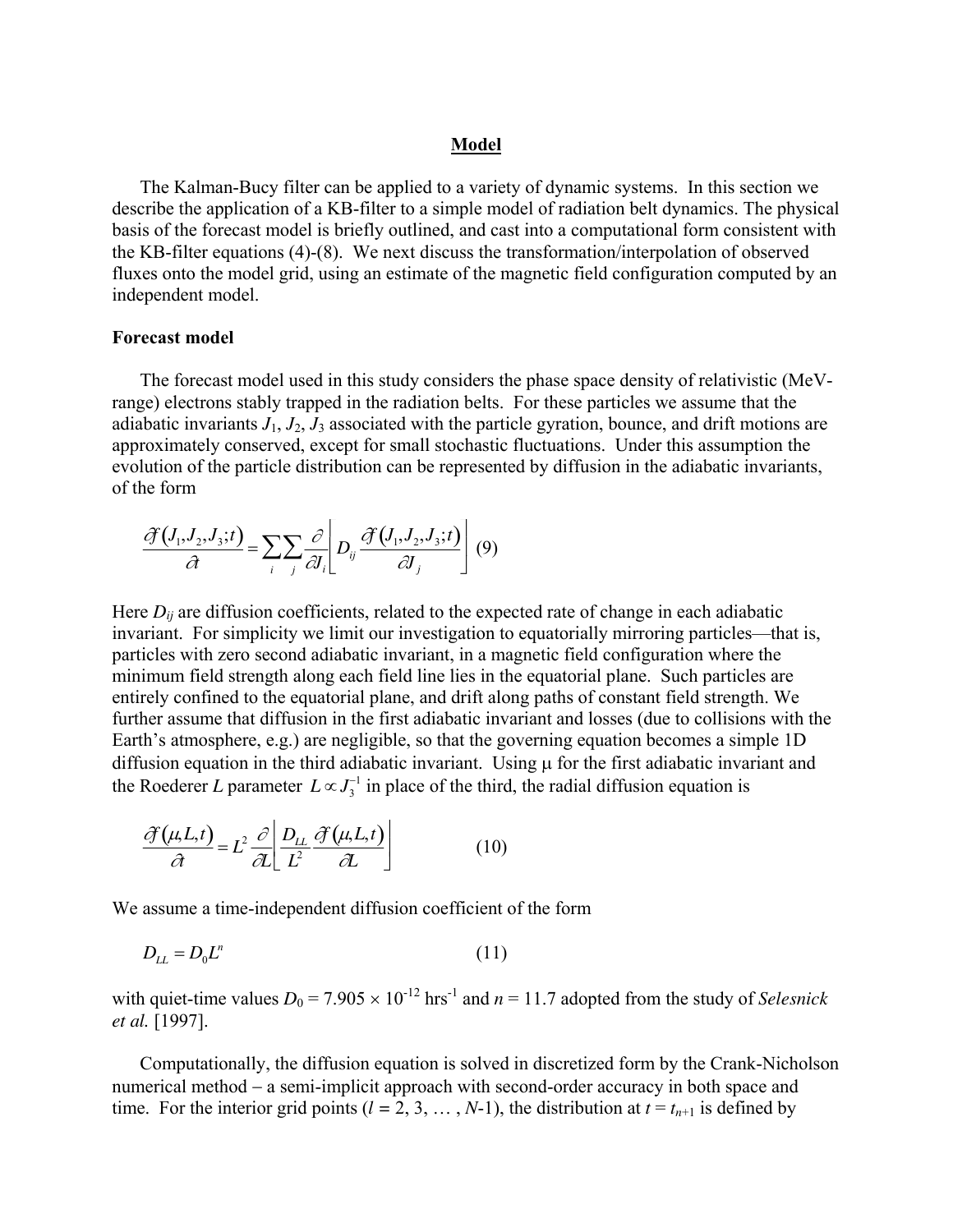$$
[-\alpha(1-\beta)]f_{l-1}^{n+1} + (1+2\alpha)f_l^{n+1} + [-\alpha(1+\beta)]f_{l+1}^{n+1} = \alpha(1-\beta)f_{l-1}^n + (1-2\alpha)f_l^n + \alpha(1+\beta)f_{l+1}^n \quad (12)
$$
  

$$
\alpha = \frac{1}{2} \frac{D_0 L^n \Delta t}{(\Delta L)^2}, \quad \beta = \frac{(n-2)\Delta L}{2L} \quad (13)
$$

The end-point values are determined by the boundary conditions. At the inner boundary of the modeling region where  $L \sim 1$ , the diffusion coefficient  $D_{LL}$  becomes vanishingly small; hence *f* is very nearly constant at the inner boundary, so  $f_{l=1}^{n+1} = f_{l=1}^n$ . Since the outer boundary distribution is unknown (unless an observation happens to be available), a Neumann-type (zero slope in *f*) outer boundary condition is applied at  $l = N$ . To second order accuracy in space, the discrete outer boundary condition is thus

$$
3f_N^{n+1} - 4f_{N-1}^{n+1} + f_{N-2}^{n+1} = 0
$$
 (14)

The discretized governing equations and boundary conditions can be conveniently summarized in matrix form. Writing the set of value  $[f_l^n, l = 1, 2, \ldots]$  as the column vector  $\underline{s}_n$ , we have

$$
\underline{\underline{A}} \underline{s}_{n+1} = \underline{\underline{B}} \underline{s}_n \tag{15}
$$

or, equivalently,

$$
\underline{\underline{S}}_{n+1} = \underline{\underline{M}} \underline{\underline{S}}_n
$$
\n
$$
\underline{\underline{M}} = \underline{\underline{A}}^{-1} \underline{\underline{B}} \tag{16}
$$

The square matrices A and B are nearly tridiagonal, with interior elements defined by equation (12), and first and last rows defined by the boundary conditions.

The set of phase space densities  $f$ , defined on a grid of discrete values of  $\mu$  and  $L$ , represents the state-vector characterizing the configuration of the system. The discretized radial diffusion operator and boundary conditions of equations (12)-(16) form the forecast matrix M*n* in equation (7). This matrix completely describes the evolution of the phase space density distribution over time, given an initial state.

The KB-filter additionally requires an initial estimate of the state at  $t_{n=0}$ , and error covariance matrices associated with both the initial state and the forecast model. In the test simulations described below, the initial distribution function is specified arbitrarily, and the errors associated with it are assumed to be large and uncorrelated. Since the forecast error covariance matrix is continuously modified with each data assimilation cycle (equations (6) and (8)), the algorithm is not especially sensitive to its initial value. The forecast error covariance matrix Q is somewhat more complicated: it represents both errors in the discretization of the forecast equation (10), and variations in the true system that are not represented by the forecast equation. These errors of representativeness are difficult to quantify. In the present study we make the simplest possible approximation, in which the expected forecast errors are uncorrelated and equal to a constant.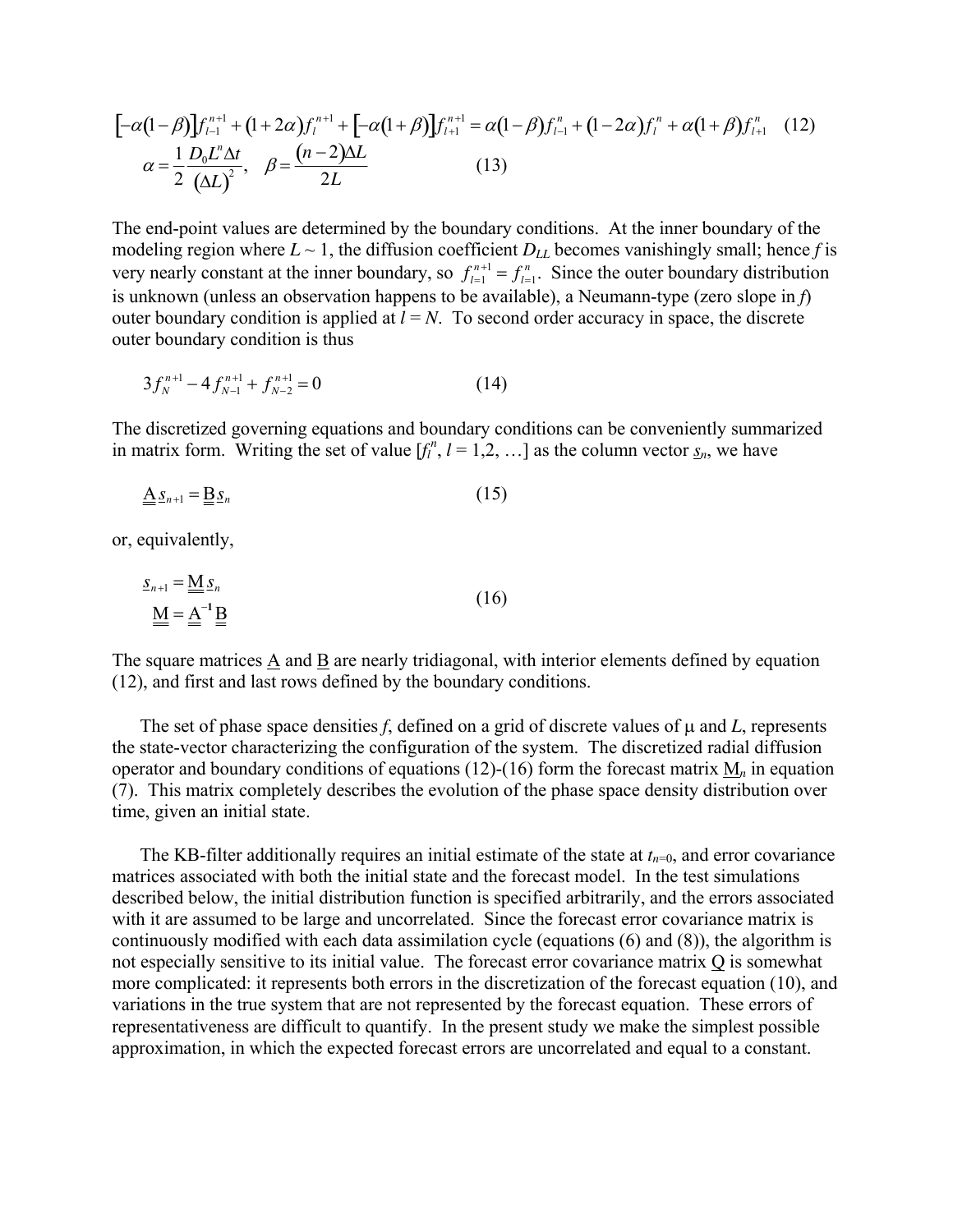#### **Spatial analysis**

The analysis portion of the KB-filter requires a set of observations  $d_n$  and a transformation function  $H_n(s_n)$  for each time  $t_n$  For our model system the observations are taken to be measurements of differential directional flux at discrete energy levels, obtained at regular intervals along the orbit of a spacecraft confined to the equatorial plane. The differential directional flux *j* of particles with momentum *p* is simply related to the phase space density by

$$
j = p^2 f \tag{17}
$$

Since the forecast model operates in an adiabatic invariant coordinate system rather than physical space, it is necessary to determine the adiabatic invariants associated with each observation. These quantities depend on the configuration of the magnetospheric magnetic field. For a given observation position **r** and kinetic energy *E* (or corresponding momentum *p*), they are given by

$$
\mu = \frac{p^2}{2mB(\mathbf{r})} \tag{18}
$$

$$
L = 2\pi B_0 R_E^2 \Phi^{-1}, \text{ where } \Phi = \bigoplus_{\text{drift path}} B(\mathbf{r}) \, dA \quad (19)
$$

The magnetic field configuration must be supplied by another model, and is considered an input to the assimilation model. In principle, any magnetic field model, whether empirical, theoretical, or even a simple dipole field, can be used. However the likely error (and error correlations) associated with the model must be estimable, as these are also input to the spatial analysis algorithm. In this study we presuppose a magnetic field model that provides the magnetic field strength *B*, the *L* parameter, and the associated error covariances for any input set of positions **r** in the equatorial plane

Given estimates of  $\mu$  and  $L$  corresponding to the observation, the function  $H$  becomes a twodimensional interpolation onto the model grid. For simplicity we use a bilinear interpolation of the form

$$
H_{ml}(\mathbf{r},E) = p(E)^2 c_m(\mathbf{r},E) d_l(\mathbf{r})
$$
\n(20)

The coefficients *c* and *d* are given by

$$
c_{m}(\mathbf{r},E) = \begin{cases} \frac{\mu_{m+1} - \mu(\mathbf{r},E)}{\mu_{m+1} - \mu_{m}}, \mu_{m} \leq \mu(\mathbf{r},E) < \mu_{m+1} \\ \frac{\mu(\mathbf{r},E) - \mu_{m-1}}{\mu_{m} - \mu_{m-1}}, \mu_{m-1} \leq \mu(\mathbf{r},E) < \mu_{m} \end{cases} \qquad d_{l}(\mathbf{r}) = \begin{cases} \frac{L(\mathbf{r}) - L_{l}}{L_{l+1} - L_{l}}, L_{l} \leq L(\mathbf{r}) < L_{l+1} \\ \frac{L_{l-1} - L(\mathbf{r})}{L_{l} - L_{l} - 1}, L_{l-1} \leq L(\mathbf{r}) < L_{l} \end{cases} (21)
$$

The final element needed for the KB-filter is the observation error covariance matrix. This matrix has two components: covariances associated with the instrument error of the observing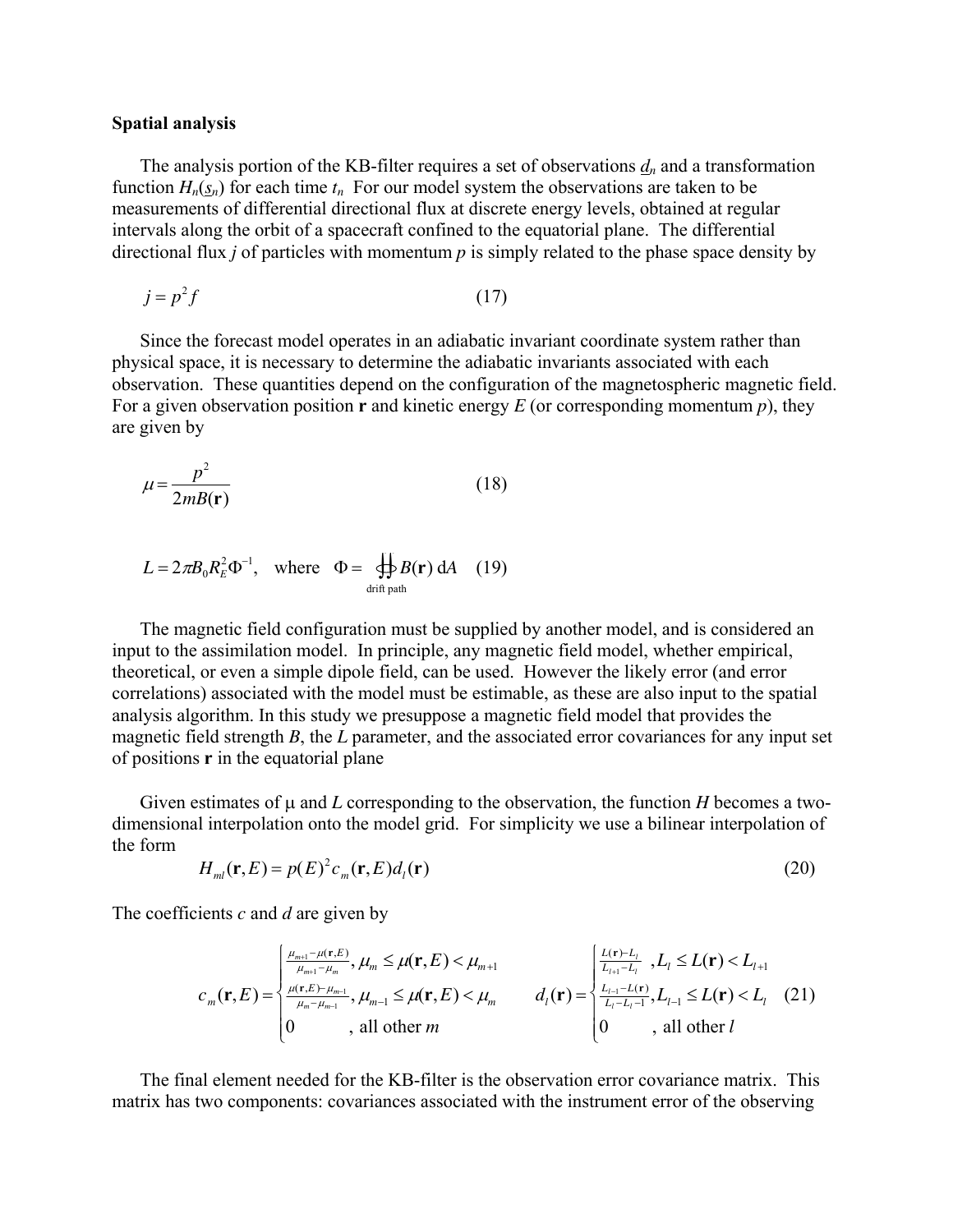satellite, and error covariances produced by the transformation function *H*. In the following we assume that instrument errors are known and uncorrelated. The errors associated with the transformation function are assumed to be dominated by errors in the values of µ and *L* computed by the magnetic field model. The error  $\varepsilon_H$  in *H* is related to the errors  $\varepsilon_\mu$  and  $\varepsilon_L$  to first order by

$$
\varepsilon_{H}(\mathbf{r},E) \approx p(E)^{2} \left[ \frac{\partial f}{\partial \mu} \bigg|_{\mu(\mathbf{r},E)} \varepsilon_{\mu}(\mathbf{r},E) + \frac{\partial f}{\partial L} \bigg|_{L(\mathbf{r})} \varepsilon_{L}(\mathbf{r}) \right]
$$
(22)

The observation error covariance matrix is then constructed from the covariances among the  $\varepsilon_H$ for each energy channel and position of the observation set, together with the expected error variance of the observed fluxes.

#### **Simulated Storm**

In order to test the data assimilation algorithm, a simple scenario was constructed, in which a storm-time enhancement of the outer radiation belts is observed by a single spacecraft traversing the radiation belts. While not necessarily realistic, the use of fabricated data in this testing procedure allows us to control and simplify the behavior of the system, to more easily identify the response of the assimilation algorithm to various factors. Furthermore the simulated system provides a global picture of the "true" evolution of the system, against which the assimilation algorithm can easily be compared.

The observing system in this simulation is a single satellite measuring differential directional flux in ten channels of kinetic energy  $E = 1, 2, 3, \ldots, 10$  MeV. The satellite lies in the equatorial plane, on an elliptical orbit with 24-hour period. The satellite's orbit crosses a wide range of *L* shells, from  $L \sim 1.2$  to beyond the outer modeling boundary  $L = 10$ , as shown in figure 1. Satellite measurements are computed and delivered to the assimilation algorithm once per hour; measurements beyond the modeling boundary are simply ignored. The fluxes measured by the satellite are computed from the true phase space density distribution and magnetic field configuration described below.



**Figure 3. Orbital path (in magnetic equatorial plane) of satellite providing data during the simulated storm. Black squares indicate the spacecraft's position at 6, 12, and 18 hours from perigee. The orbital period is 24 hours.**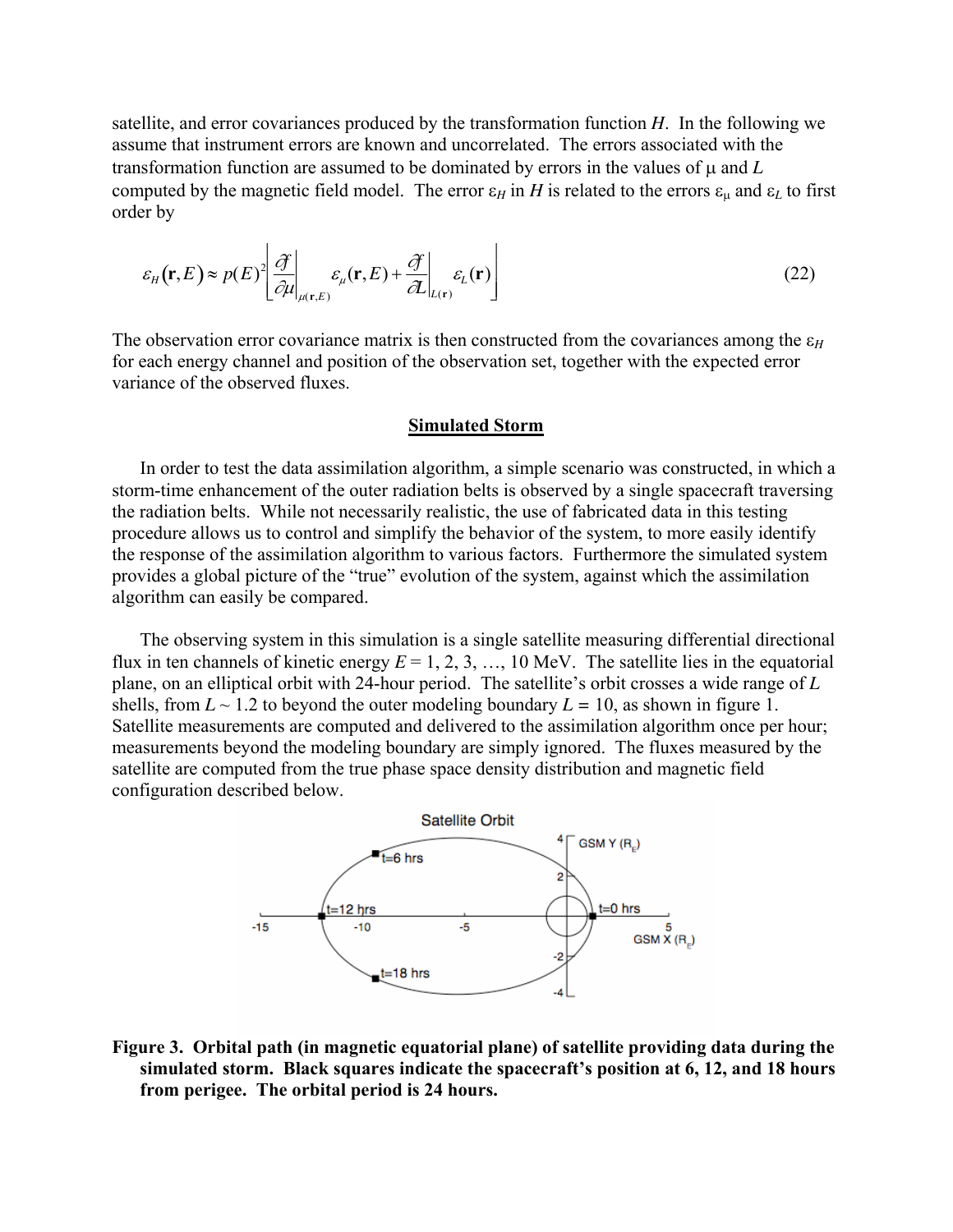The simulated environment consists of a simple magnetic field model, and a time-dependent phase space density distribution. The initial phase space density was chosen to be constant in *L*, with a simple power-law dependence in  $\mu$  given by  $f \propto \mu^{-5}$ . The magnetic field model consists of the Earth's dipole field  $B_D$  (with zero tilt) and a time-dependent symmetric ring current  $B_{RC}$ , parameterized by the field depression *Dst* at the equator:

$$
B(r,t) = B_D(r) + Dst(t) B_{RC}(r)
$$
\n
$$
B_D = \frac{B_0 R_E^3}{r^3}, \quad B_{RC} = \frac{r - r_0}{1 - r_0}
$$
\n(24)

Over the course of the 10-day simulation period, the system underwent a "storm" in which the ring current became stronger, and phase space densities at the outer boundary of the modeling region at  $L = 10$  were enhanced by an order of magnitude for all values of  $\mu$ . The time variation of the ring current parameter and outer boundary condition over the course of the simulation are shown in figure 2.



Figure 2. Time-variation of the simulated storm parameters Dst and F<sub>BND</sub>, as described in **the text.** 

The enhancement of phase space density at  $L = 10$  was propagated inward to low L by the radial diffusion defined in equations (10) and (11), with Dirichlet rather than Neumann outer boundary conditions. Figure 3 depicts the evolution of the phase space density at  $\mu$  = 5623 MeV/G as a function of *L* and time over the course of the simulation. In this simulation the evolution at other values of  $\mu$  is identical.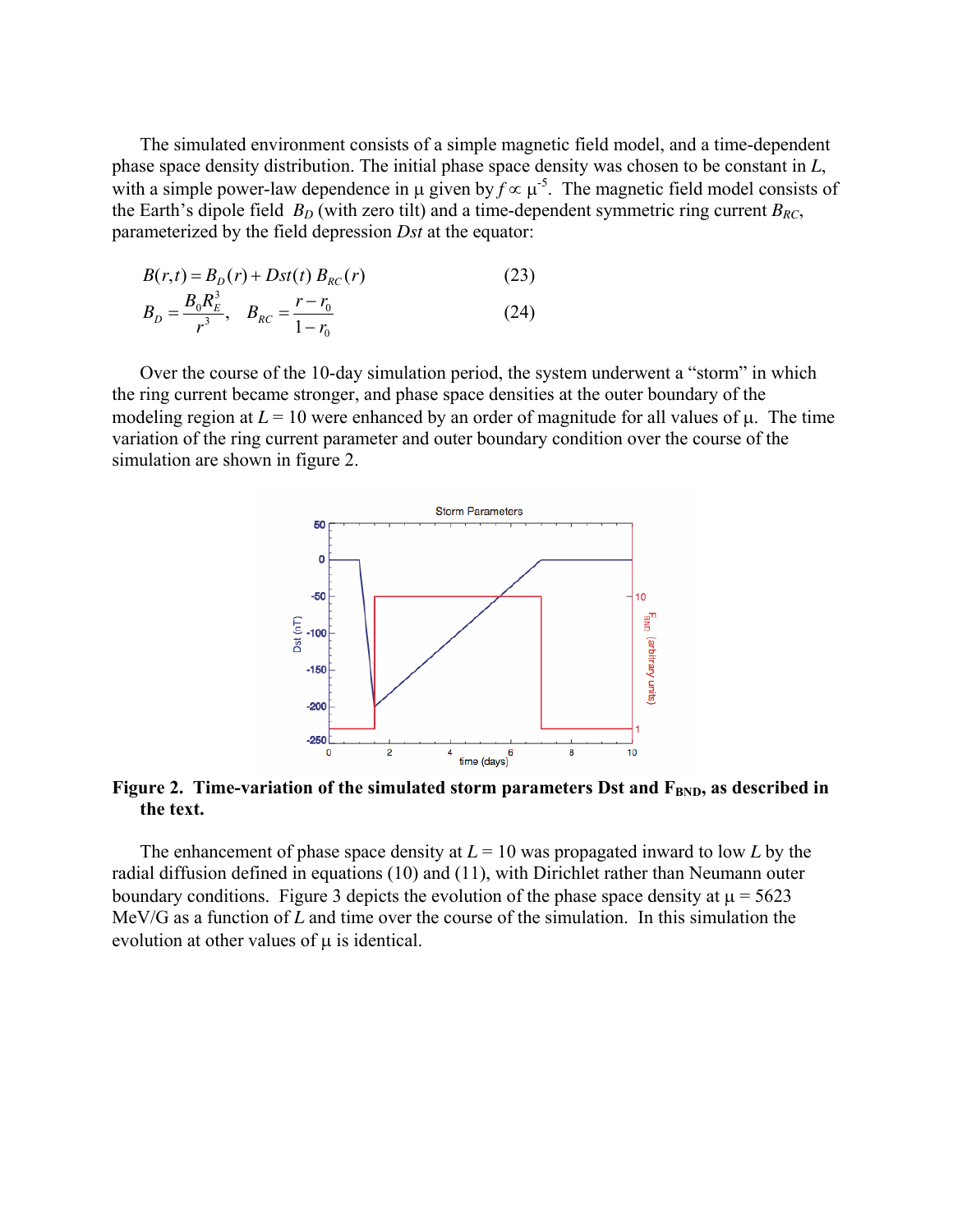

**Figure 3.** Contours of phase space density at  $\mu$  = 5623 MeV/G vs. *L* and time, for the true **(simulated) electron population.** 

# **Results**

The data assimilation algorithm described in sections 2 and 3 was used to model the response of the radiation belt electrons to the simulated storm described above. The correct initial distribution at the beginning of the event was supplied to the assimilation model, in order to better illustrate the model's ability to capture dynamic changes to the system.

The model computes changes in phase space density at each time step by solving the radial diffusion equation with Neumann boundary conditions. Since the initial distribution is constant in *L* and therefore a steady state solution to equation (10), the forecast model predicts absolutely no change in the phase space density over the course of the simulation, in the absence of assimilated data.

We first consider an idealized case in which perfect data is supplied to the assimilation algorithm. That is, the fluxes measured by the satellite each hour correspond exactly to the correct phase space density distribution, and the magnetic field model provides a perfect transformation from spatial to adiabatic invariant coordinates. In this case the observation error covariance matrix  $\underline{R}_n$  in equation (5) is a null matrix. The assimilation model is not without error, however, because the satellite provides the correct phase space density only for a few values of  $\mu$  at a single value of *L* at each time step. The spatial analysis must spread these discrete points of data over the entire  $(\mu, L)$  grid, and it does so with errors given by equation (6).

Figure 4 shows the predicted phase space density at  $\mu$  = 5623 MeV/G over the course of the storm, in the same format as that of figure 3. At this value of  $\mu$  the assimilation does an admirable job of reproducing the correct behavior of the system. The discontinuous changes in *f* that appear periodically reflect the assimilation of new measurements from the satellite. The cadence is approximately 12 hours because the value of  $\mu$  corresponding to a given energy channel depends strongly on the magnetic field strength, and therefore on the position of the satellite. Thus the phase space density at  $\mu$  = 5623 MeV/G, which corresponds to  $\sim$  2 MeV at *L*  $\sim$  6.6, is sampled by the satellite in tightly clustered groups around  $L \sim$  5-7 on each inbound and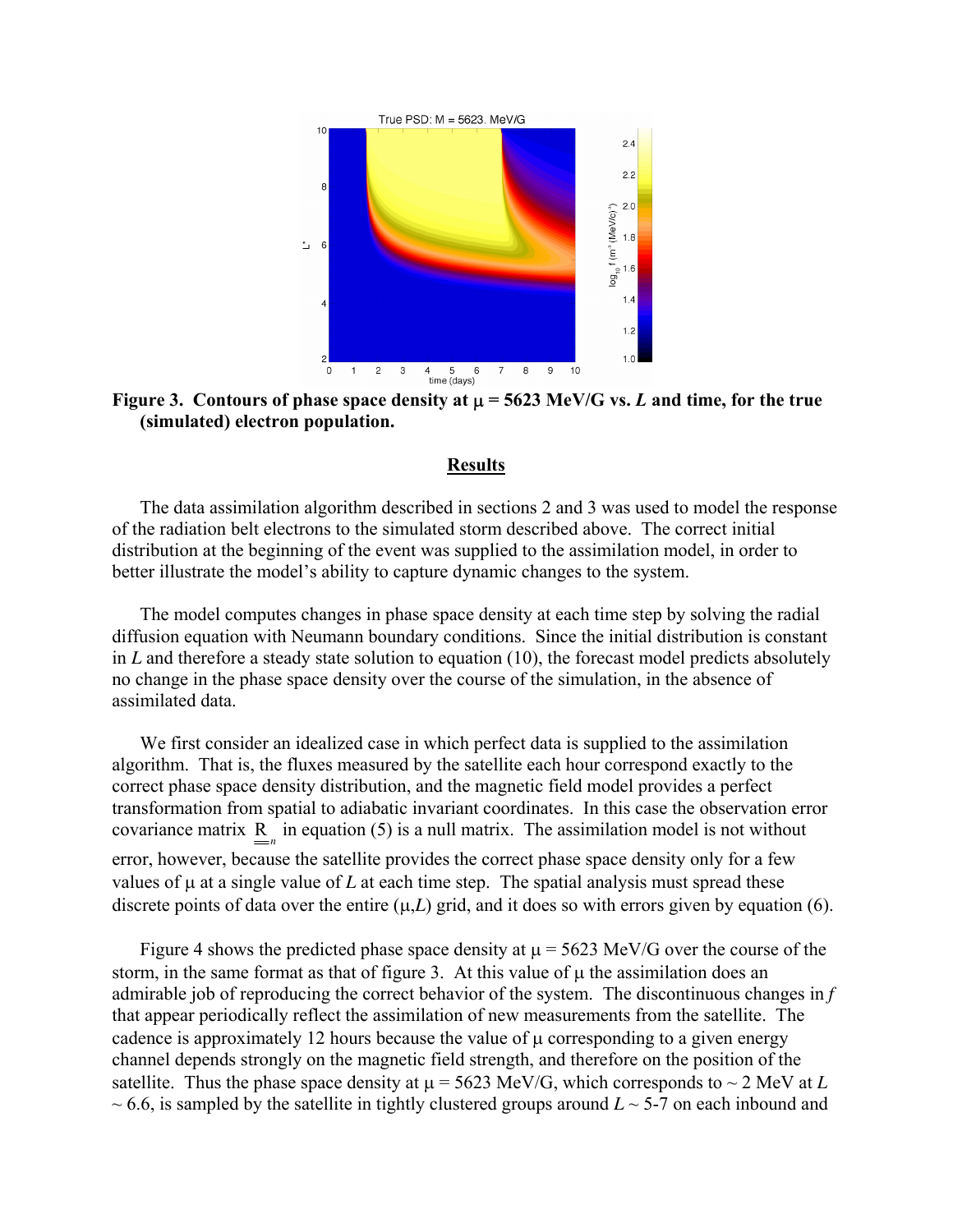outbound pass. Results similar to those in figure 4 are obtained over a wide range of  $\mu$ , from  $\sim$  $10^3$  to  $10^5$  MeV/G.



**Figure 4. Assimilation model results with perfect observations, in the same format as figure 2.** 

 The spatial analysis algorithm can be quite effective in inferring the complete distribution in *L* from only a few well-placed measurements. However the success of the assimilation algorithm depends strongly on the location of those measurements. Since the observed  $\mu$  is largely a function of observing position, the model is much less successful at reproducing the phase space density at extreme  $\mu$  values. Figure 5*a* shows the predicted phase space density at  $\mu$  = 177.8 MeV/G (the true distribution is nearly identical to figure 3, with the values corresponding to each color offset). The satellite's 1-10 MeV energy channels sample this low  $\mu$  only at large values of *B* corresponding to positions Earthward of  $L \sim 3$ , where the true distribution remains virtually constant over time. The storm-time ring current exacerbates this problem by decreasing the field strength in the inner magnetosphere, pushing the sampling range even closer to the Earth. Thus the assimilation fails to capture most of the dynamic changes to the system. Only late in the event, when the ring current has largely subsided, does the satellite begin to sample this value of  $\mu$ . A similar behavior is seen at very large  $\mu$ , as shown in figure 5*b*. The spacecraft samples  $\mu$  =  $10^6$  only when *B* is less than ~30 nT. Again the satellite encounters this range of *B* only after the ring current (which increases the field strength in the outer magnetosphere) has subsided.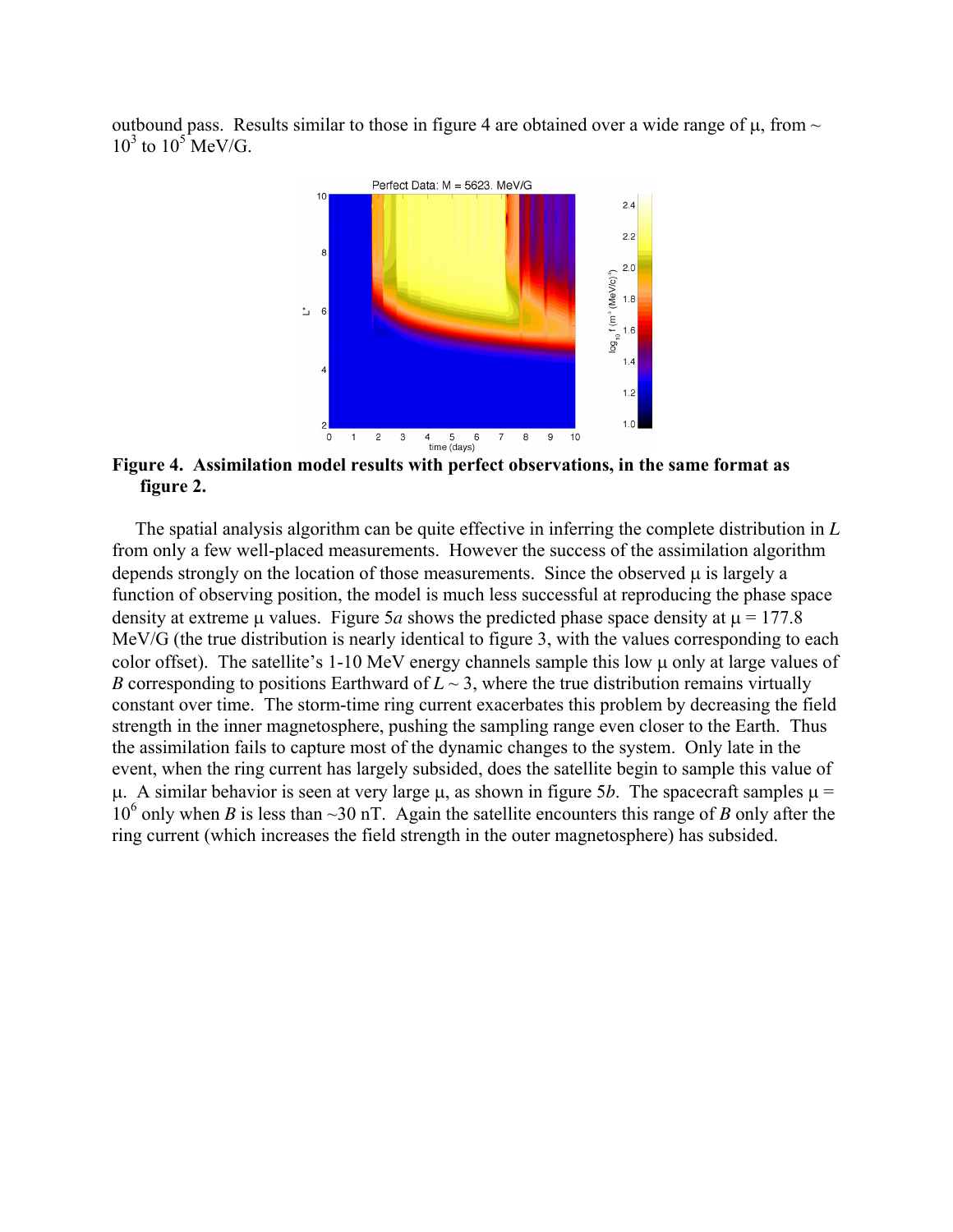

We next consider the effects of various kinds of error on the assimilation results. Figure 6 displays the predicted phase space density at  $\mu$  = 5623 MeV/G, for an assimilation in which two types of observational error are simulated. The first is an error in the measured flux, simulated by randomly perturbing the correct value. The second is an error in the magnetic field model used to calculate the µ and *L* values corresponding each observation's position and energy channel. The magnetic field errors are generated by randomly perturbing the value of *Dst* in equation (23), and by adding random, spatially uncorrelated field fluctuations with a spatial scale of 1 *RE*. The random variations added to the flux, *Dst*, and the perturbation field are all normally distributed, with standard deviations of 10%, 10 nT, and 5 nT, respectively. These expected errors are considered known in the assimilation algorithm, and contribute to the observation error covariance matrix  $\sum_{n=1}^{\infty}$ .



**Figure 6. Same as figure 4, with errors in the observed fluxes and magnetic field.** 

The effect of these errors is evident in the noisy, patchy distribution shown figure 6 (compared to figure 4, for which no errors were included), but the overall picture remains reasonably faithful to the true distribution (figure 3). Errors at low *L* are especially noticeable for two reasons. First, the magnetic field strength is large at low *L*, so only measurements in the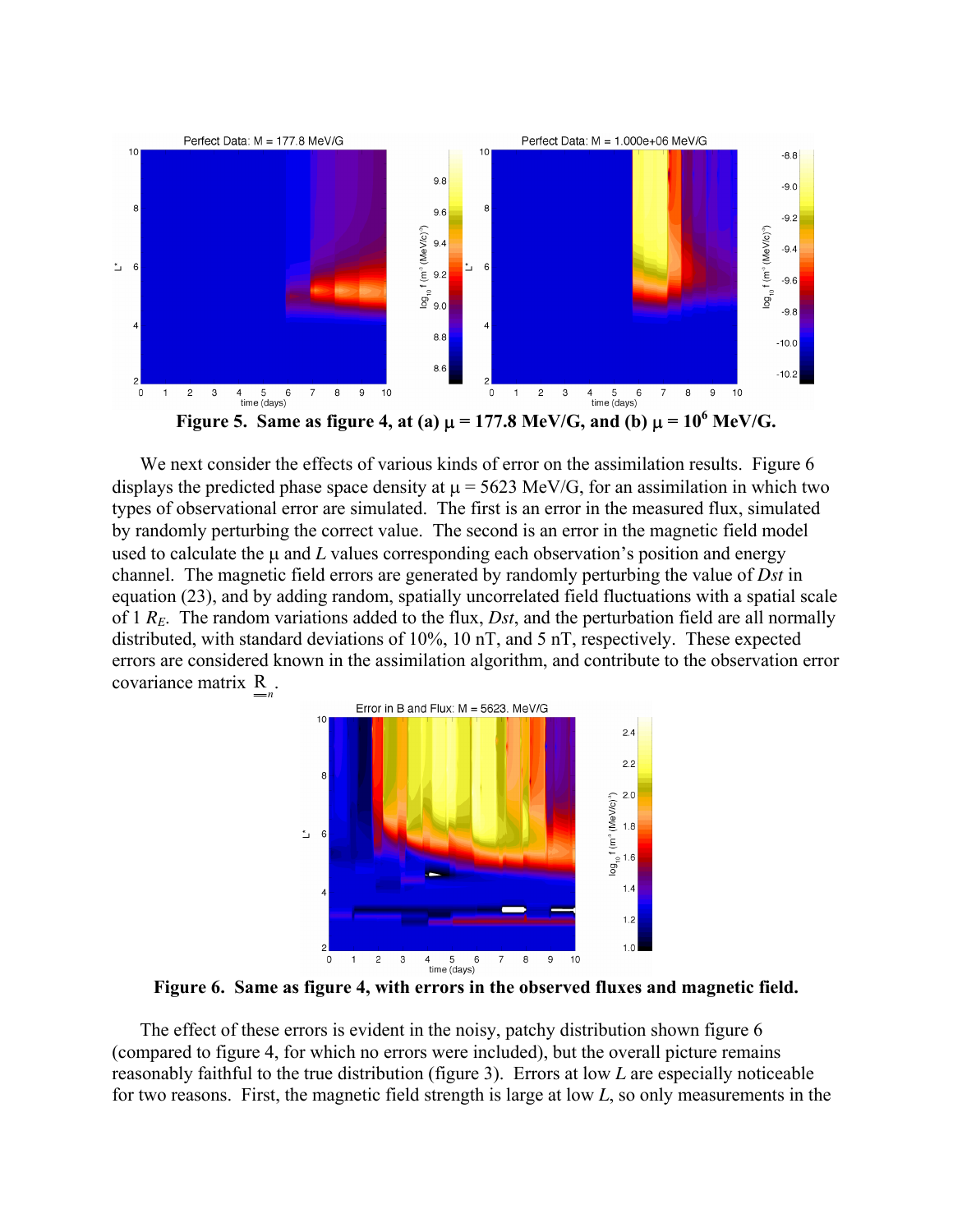highest energy channels sample  $\mu$  = 5623 MeV/G. Thus there are fewer total observations at low *L.* Second, diffusion is very slow in this region, so errors introduced at a particular  $(\mu, L)$  tend to persist until repeated measurements at the same values become available. Random fluctuations in the magnetic field make repeated sampling of the same  $(\mu, L)$  an unlikely event.

In figure 7, the effects of errors in the forecast model are shown. Here there are no errors associated with the observations or the magnetic field, but the diffusion coefficient defined by equation (11) is made to be artificially large, scaling as  $L^{13}$  rather than  $L^{11.7}$ . In this model the diffusion coefficient is not modified in the data assimilation cycle, so the forecast consistently overestimates the rate at which enhancements in the phase space density propagate to lower *L*. The observations, however, continually correct this error, creating a sawtooth pattern in the evolution of the enhancement's leading edge over time. The resulting distribution is still reasonable, but by the end of the simulation the enhancement has moved too far Earthward by a margin  $\Delta L \sim 1.0$ .



Figure 7. Assimilation results at  $\mu$  = 5623 MeV/G, with errors in the forecast model **diffusion coefficient.** 

## **Conclusions**

This paper illustrates the application of data assimilation techniques —specifically the Kalman-Bucy filter—to a physics-based model of radiation belt dynamics. A rudimentary assimilation consisting of a single observing spacecraft and a simple forecast model was compared to the prescribed evolution of the radiation belts during a simulated magnetic storm, with encouraging results. The assimilation of even small amounts of data can markedly improve a forecast model, if the observations are fortuitously placed in regions of high uncertainty. When the physics underlying the forecast model is sufficiently realistic, and the errors well known, the spatial analysis algorithm is able to infer the global distribution of the phase space density from these sparse observations with remarkable accuracy. The assimilation model is fairly robust, in that random errors in the observations, magnetic field model, and/or forecast models do not drastically degrade the predicted distribution —provided that the expected errors are accurately represented in the KB-filter formalism.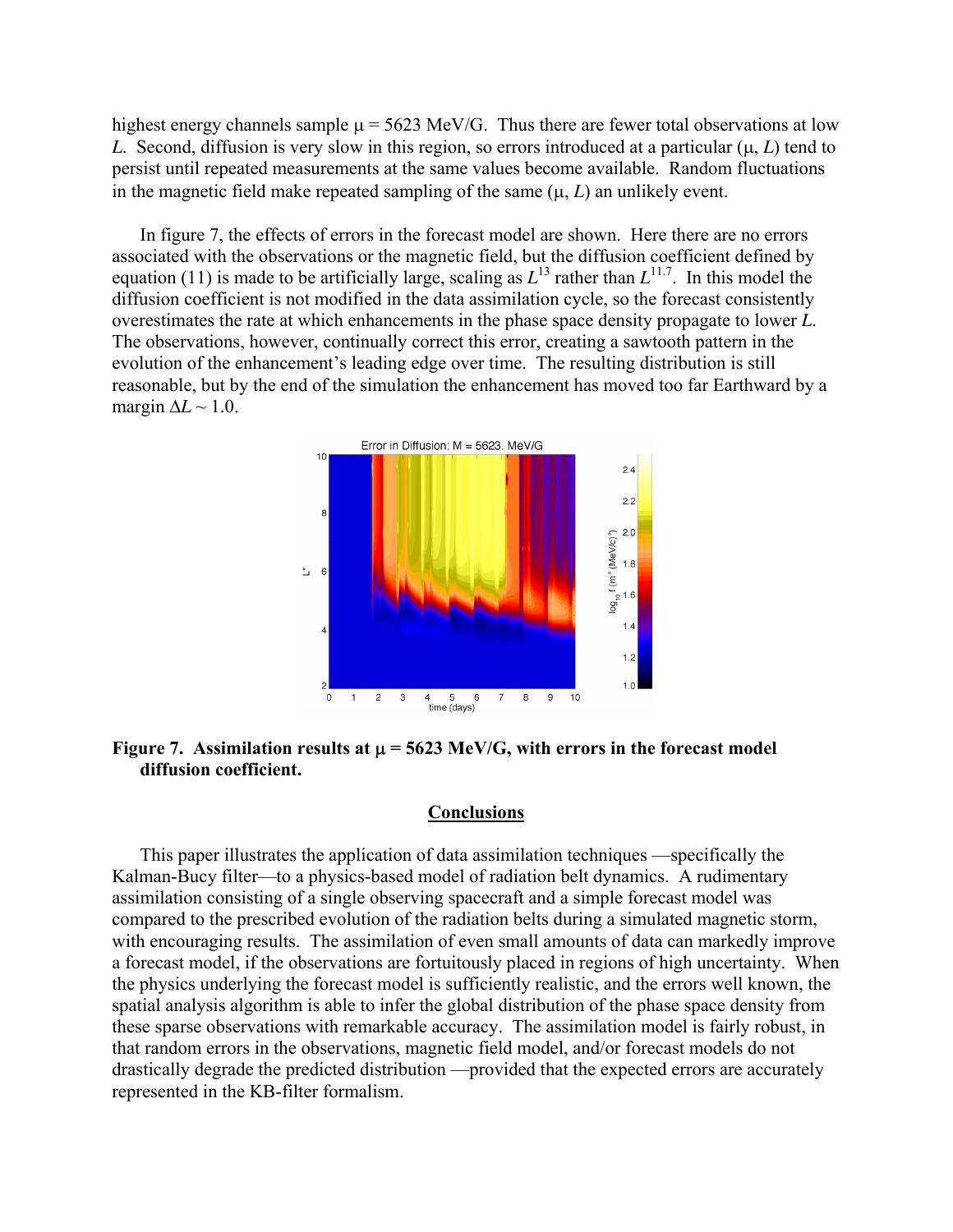The development of a realistic radiation belt forecast model will require further research on a number of different fronts. First, the 1D forecast model described above is far too simplistic. It neglects much of the known physics governing the radiation belts, such as losses due to pitchangle scattering into the loss cone, acceleration mechanisms such as ULF-drift resonance, and variations in the radial diffusion coefficient with time and µ. The application of the KB-filter to a more realistic dynamic model will require careful assessment of the errors and correlations associated with each facet of the model.

A realistic assimilation model will also require a far more sophisticated representation of the magnetic field. The one-parameter, azimuthally symmetric field model used above is clearly a poor representation of the magnetosphere. Fortunately there already exist advanced, data-based models of the magnetospheric magnetic field (e.g., *Tsyganenko*, 2002), which can be readily adapted to the assimilation model described here. However, as with the forecast model, the errors and correlations associated with the selected magnetic field model must be reliably estimated.

Finally, the assimilation model must be tested will actual data. This will require realistic estimation of the instrument error and background noise level associated with each measurement, and a careful selection of events based on data availability. In particular, the assimilation must be tested on events in which at least two independent sets of observations are available, so that the accuracy of the model can be assessed.

The work presented here represents a preliminary step toward assimilative modeling of the radiation belts. While the development of a fully realistic assimilation model faces a considerable number of challenges, the results presented here demonstrate the potential of the assimilation techniques employed here to significantly improve the specification and forecasting capabilities of dynamic models.